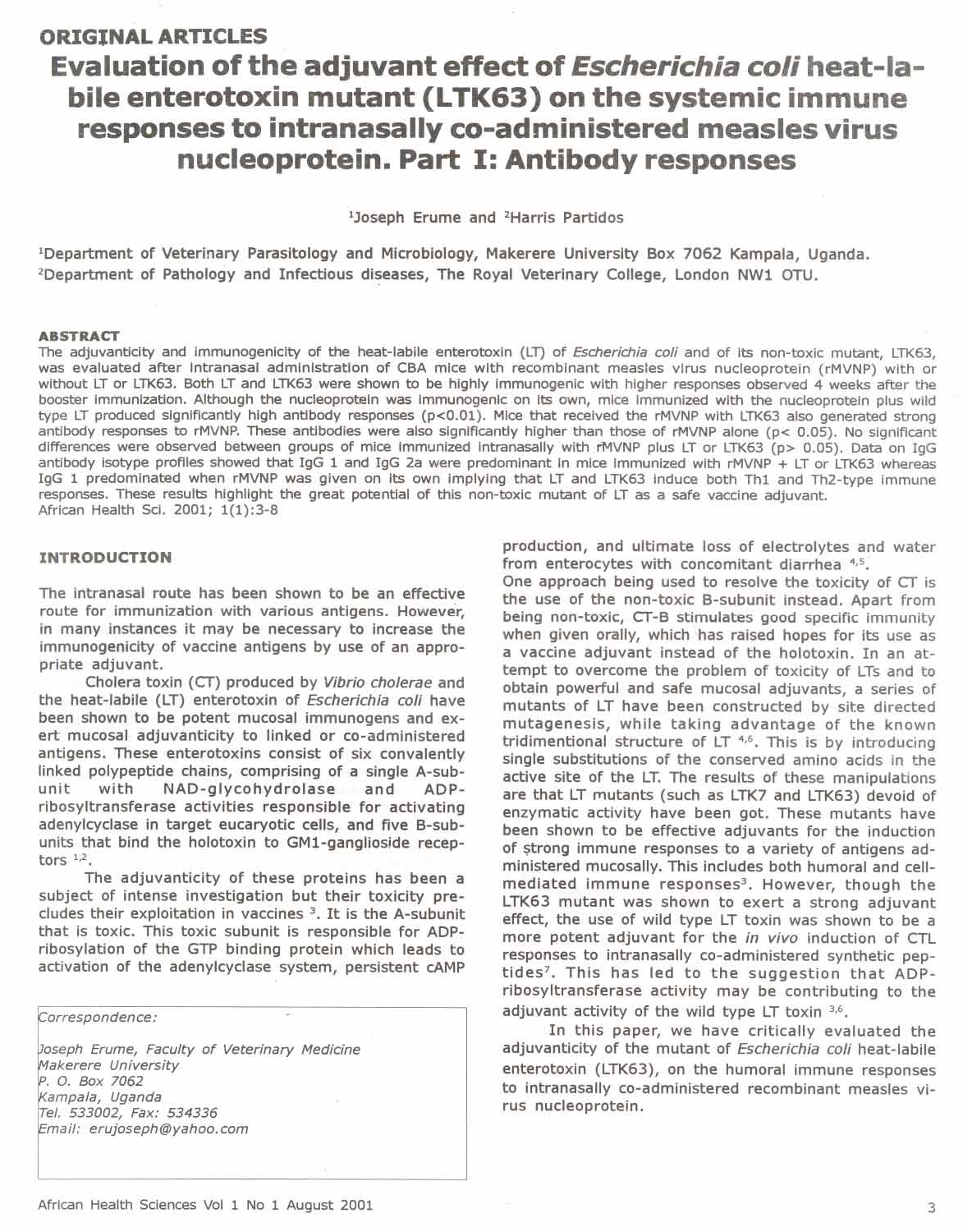

Figure 1 Kinetics of the serum antibody response to rMVNP after intranasal immunization of CBA mice with rMVNP alone, with LT or with LTK63. Antibody responses were measured by ELISA and expressed as mean  $\pm$  S.D. of titres in sequential serum samples from groups of 6 mice.

## Serum IgG responses to intranasally administered LT and LTK63

The imunogenicity of the LT and LTK63 was assessed following intranasal immunization of CBA mice. As shown in figure 2, both LT and LTK63 were shown to be very immunogenic with higher responses observed 4 weeks after the booster immunization. There were no significant differences between the groups (P>0.05).



Figure 2 Titres of toxin specific antibody responses in serum samples from CBA mice immunized intranasally with LT or LTK63. Immune responses were measured by ELISA. Titres are expressed as geometric mean titre  $(GMT) \pm S.D.$  from the 6 mice in each group.

African Health Sciences Vol 1 No 1 August 2001

## Analysis of the isotype profile of antibody responses to rMVNP

The determination of the specific isotypes revealed that, rMVNP when given alone, mainly elicits IgG 1 antibody responses, with low levels of IqG 2a antibodies and hardly any IgG 2b or IgG 3 (figure 3A). However, when the rMVNP was co-administered with LT or LTK63, both IgG 1 and IgG 2a isotypes predominated the IgG response with a little IgG 2b and hardly any IgG 3 (figure 3B and C). Similarly, IgG 1 and IgG 2a predominated IgG response to LT or LTK63 toxins, although, there were some low levels of IgG 2b antibodies. No IgG 3 antibodies were detected (figure 4A, 4B).



5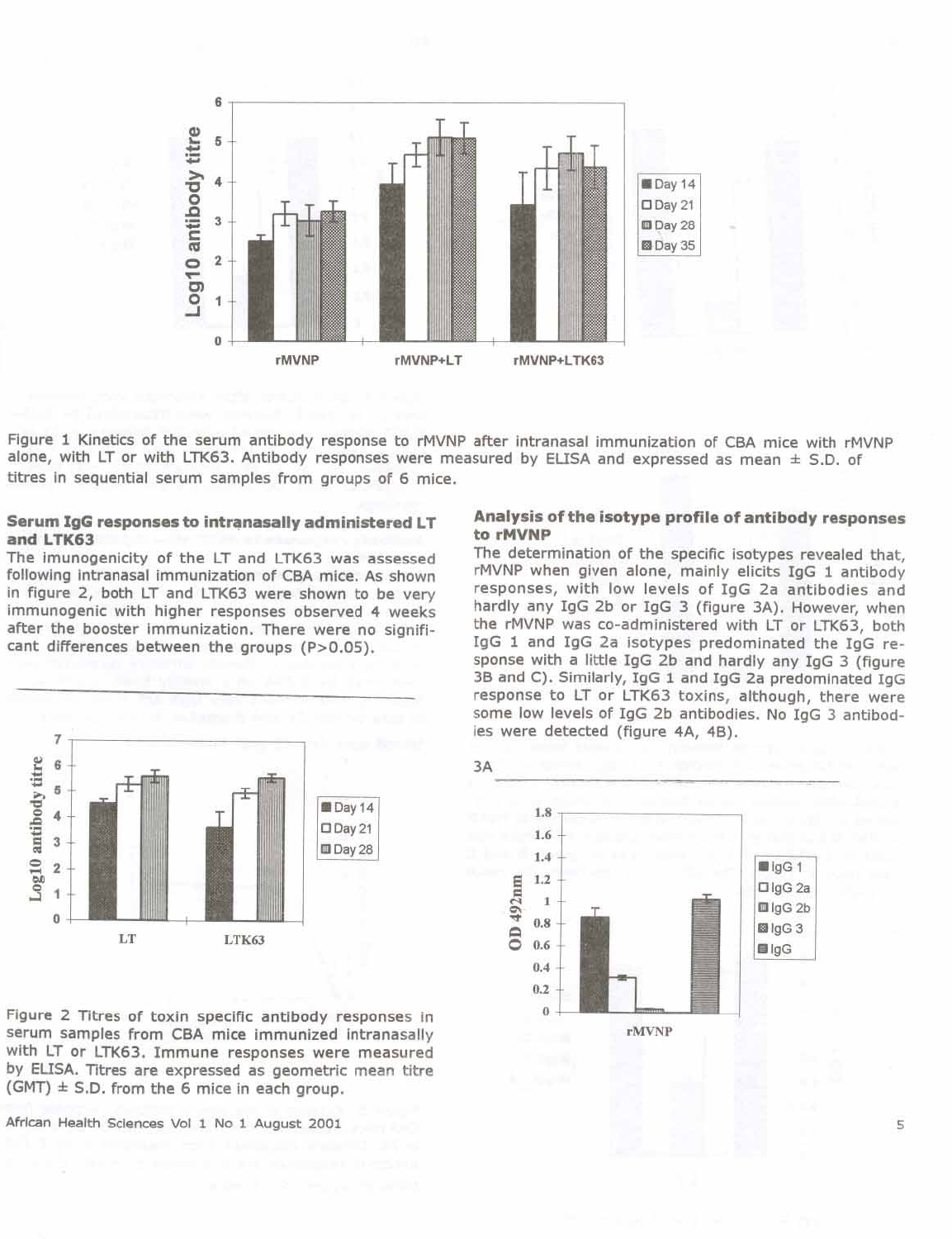







Figure 3 IgG isotypes following intranasal immunization with rMVNP alone (A), rMVNP + LT (B), rMVNP + LTK63 (C). Specific isotype responses were determined by EUSA after adding respective pooled group sera (collected on day 21 post immunization) in triplicate to MVNP coated ELISA plates. Serum from group A CBA mice was used at a dilution of 1:50, while that for group B and C CBA mice at 1:500. The OD values represent the mean of triplicate readings.







~~-- Figure 4 IgG isotypes after intranasal immunisation with LT or LTK63. Isotypes were determined by ELISA. ELISA plates were coated with GM, followed by LT or LTK63. Respective pooled group sera from CBA mice (collected on day 21-post immunization), was added in triplicate wells. OD values are the mean of triplicate readings.

## **Antibody responses to rMNPafter subcutaneous** im**munization**

#### *Serum antibody responses* **to** *rMVNP* **after** *subcuta***neous administration in** *Freund's* **a4;uvant** *(FA)*

To test the immunogenicity of the rMVNP when given subcutaneously, a dose of 30 ug of rMVNP in FA, per mouse, was administered subcutaneously into a group of 6 mice on day O. Serum antibody responses were monitored by ELISA on a weekly basis. As shown in figure 5, mice showed very high anti-MVNP antibodies in sera by day 21 and thereafter, high levels were sus-

tained upto day 42 post immunization.



Figure 5 Kinetics of the serum antibody response from CBA mice immunized subcutaneously with 30 µg of rMVNP in FA. Immune responses were measured using ELISA. Antibody responses are expressed as mean  $\pm$  S.D. of titres of serum from 6 mice.

4B

6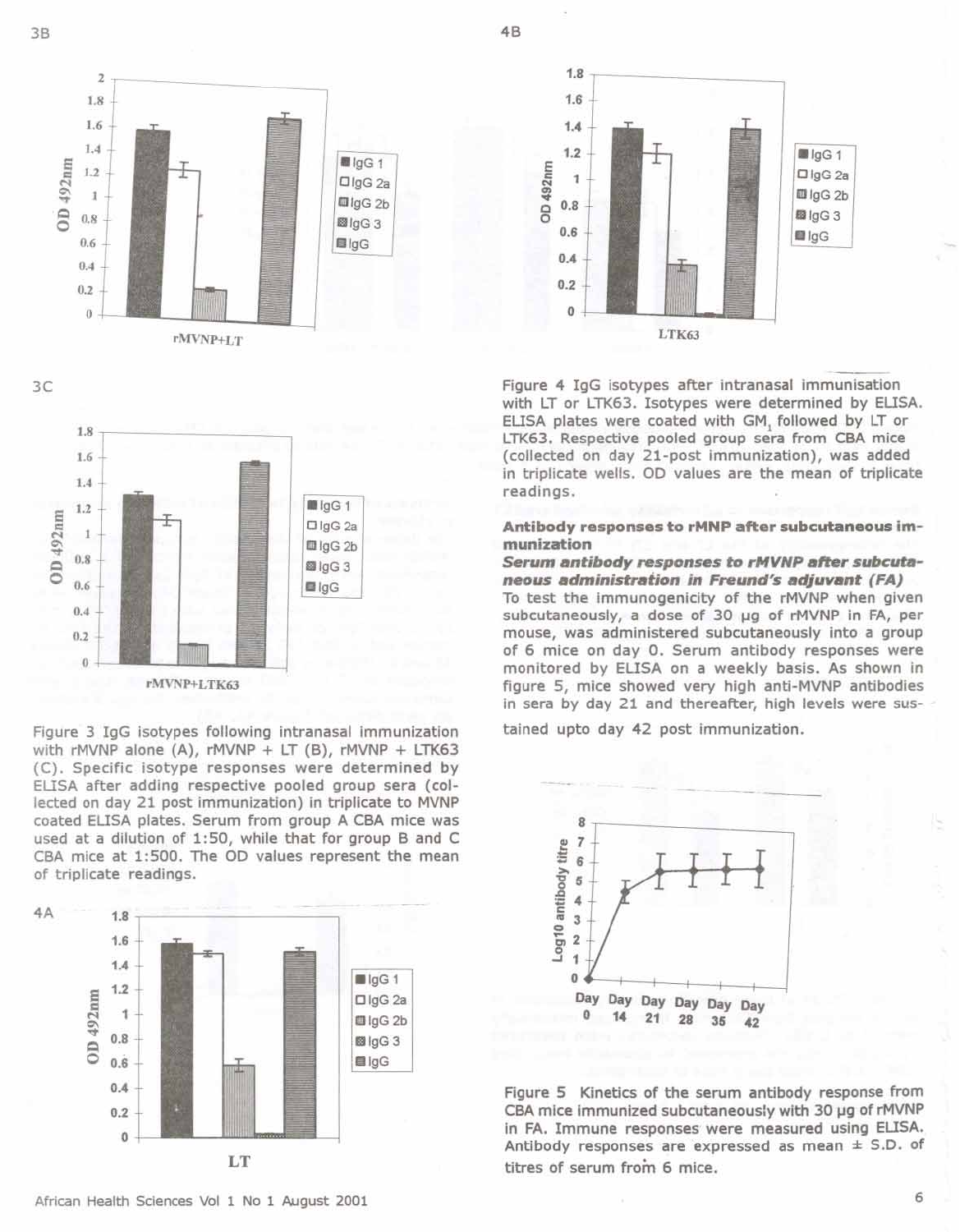#### *Analysis* **of** *IgG isotypes after subcutaneous immunization* **of** *CBA mice with rMVNP in Freund's adjuvant*

Serum samples analysed for their isotype profile showed the same levels of both IgG 1 and IgG 2a antibody responses (figure 6) and weak IgG 2b antibody levels. No IgG 3 antibodies were detected.



Figure 6 IgG isotypes after subcutaneous immunization of CBA mice with rMVNP in Freund's adjuvant. Specific isotype response was determined by ELISA after adding respective pooled group sera (1: 1000 dilution) from group D CBA mice in triplicate to MVNP coated ELISA plates. The OD values represent the mean of triplicate readings for a given isotype  $\pm$  S.D.

#### **DISCUSSION**

The nasal mucosa is the first site of contact with inhaled antigens. The development of vaccines administered via the nasal route offers several advantages for vaccination such as i) a lower dose of antigens is required as the nasal cavity contains less proteolytic activity compared to the intestinal tract, ii) induction of both mucosal and systemic immune responses, and iii) has potential of immunization of large population groups. Because of the easier accessibility of the nasal cavity, this route is under extensive investigation as a potential alternative to parenteral route <sup>8</sup>. However, in many situations it may be necessary to increase the immunogenicity of vaccine antigens by use of an appropriate adjuvant. The LT and CT have been shown to be highly immunogenic and to be the most potent mucosal adjuvants, however, their toxicity precludes their use in vaccines <sup>3,4</sup>. The construction of non-toxic mutants of CT and LT has given hope for the future use of these molecules in the development of the needed mucosal vaccines 4,9.

In this study we have evaluated the adjuvanticity of non-toxic mutant of LT, LTK63, when co-administered intranasally with the rMVNP. LTK63 greatly enhanced the systemic antibody responses to the intranasally co-administered rMVNP. Moreover, these responses were similar to responses observed when the rMVNP was coadminstered intranasally with the wild type LT toxin (figure 1). Immune responses following intranasal administration of rMVNP plus LTK63 were also similar to those when the nucleoprotein was given subcutaneously in Freund's adjuvant (figure 1 and 5). These findings extend the previous studies that have highlighted the potential of LTK63 mutant as an adjuvant for induction of mucosal as well as systemic immune responses to a variety of antigens 7,10. Nevertheless, the exact mechanism(s) for the adjuvant effect of LTK63 mutant is unknown. Studies have suggested that the adjuvant effect of CT and LT is linked to their ADP-ribosylransferase activity<sup>11</sup>. This is in contrast to the results obtained in this present study (Figure 1) on the adjuvant activity of LT non-toxic mutants devoid of ADP-ribosyltransferase activity. Thus this data seems to cast doubt on the existing dogma based on the idea that ADPribosyltransferase activity is necessary for adjuvanticity of LT. It has been suggested that ADP-ribosyltransferase activity may be more important for adjuvanticity of CT than  $LT$ <sup>12</sup>.

Although the mechanism by which LTK63 may potentiate immune responses to the nucleoprotein is unknown, previous studies have suggested that CT and LT may potentiate immune responses to bystander proteins via different mechanisms. This theory is supported by the fact that the wild type CT and LT induce measurably different immune responses *in. vivo.* Wild type CT and LT induced different IgG isotype antibody profiles in the serum to OVA. The predominance of IgG 1 antibodies to OVA in mice immunized intranasally with wild type LT as adjuvant suggested that a Th2 type T-cell help was induced, while the dominance of IgG 1 and IgG 2a in mice immunized with LT suggested a skew towards a mixed type of response with participation of both Thl and Th2 cells 12,13,14 The results about isotype analysis in this present study seem to concur with these previous observations. The specific antibodies were primarily IgG 1 when rMVNP was given alone. However, when the rMVNP was given with LT or LTK63, both IgG 1 and IgG 2a isotypes predominated the IgG response. Similarly IgG 1 and IgG 2a predominated the IgG response to LT or LTK63 when given intranasally. These results suggest that when the rMVNP is given alone, it mainly stimulates a Th2 type response whereas when it is given intranasally with LTor LTK63, a balanced immune response of both Thl and Th2 is obtained.

In this present study, not only was LTK63 used as. a mucosal adjuvant, but also an immunogen. When compared with LT toxin, LTK63 mutant was found to have similar immunogenic potential as LT, after intranasal immunization (p>0.05). These findings were in disagreement to previous studies where LT toxin was found to be more immunogenic as compared to LTK63<sup>7</sup>. But the results concur with those reported by other workers who recently described LT mutants completely lacking ADPribosyltransferase activity, which were as immunogenic as wild type LT<sup>15</sup>. Although there are contrasting reports, the immunogenicity of these molecules has been suggested to correlate with their adjuvanticity. These findings that LT and LTK63 can enhance immune responses to rMVNP after intranasal immunization represent a significant advance for mucosal vaccine development. These molecules have been said to enhance absorption of antigens by the epithelia and have also been found to abrogate mucosal tolerance. These attributes together with the advantage of the common mucosal immune